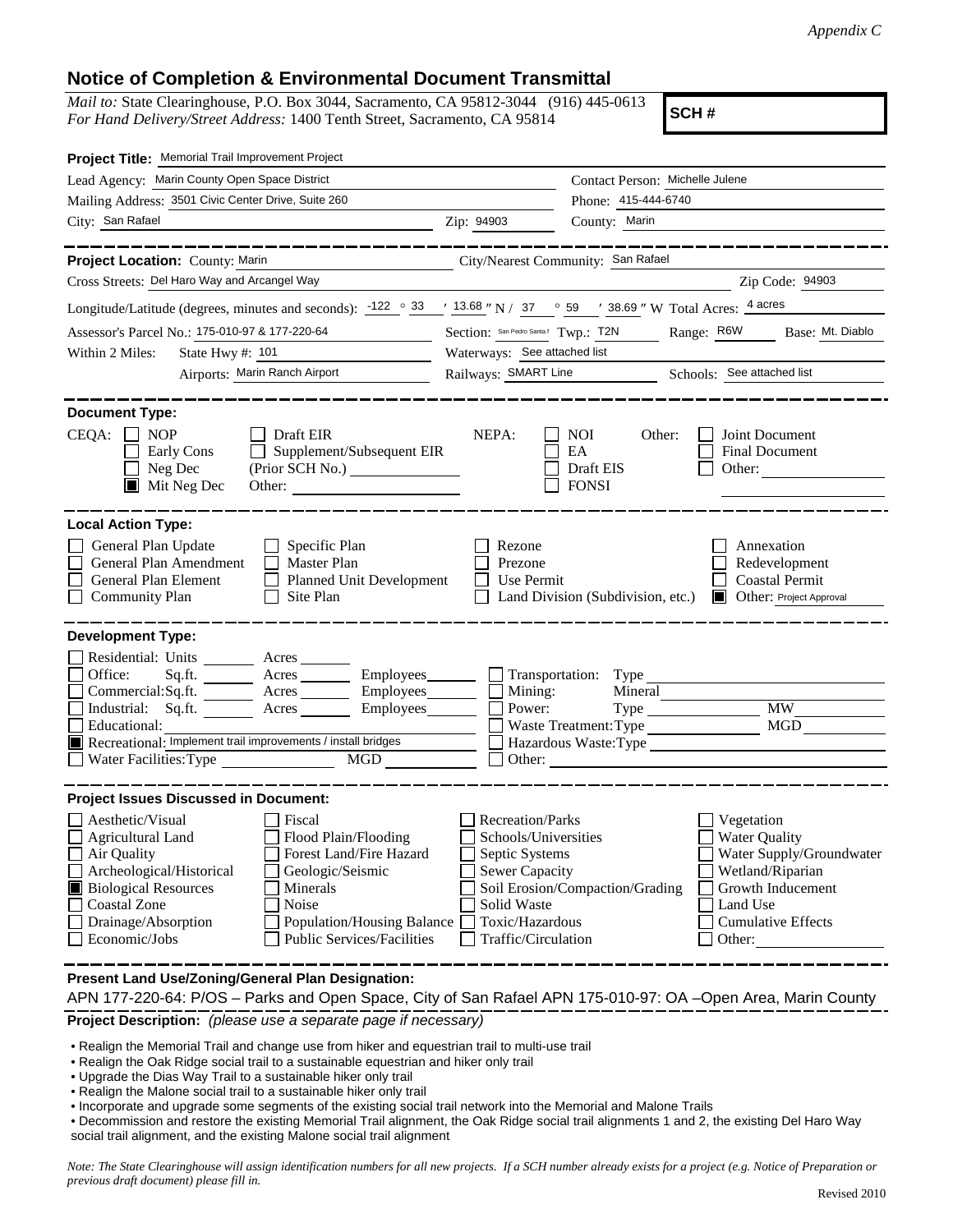## **Reviewing Agencies Checklist**<br>Lead Agencies may recommend State Cl

|                                                             | Lead Agencies may recommend State Clearinghouse distribution by marking agencies below with and "X".<br>If you have already sent your document to the agency please denote that with an "S". |          |                                                                                              |  |  |
|-------------------------------------------------------------|----------------------------------------------------------------------------------------------------------------------------------------------------------------------------------------------|----------|----------------------------------------------------------------------------------------------|--|--|
|                                                             | Air Resources Board                                                                                                                                                                          | $X \sim$ | Office of Historic Preservation                                                              |  |  |
|                                                             | Boating & Waterways, Department of                                                                                                                                                           |          | Office of Public School Construction                                                         |  |  |
|                                                             | California Emergency Management Agency                                                                                                                                                       |          | Parks & Recreation, Department of                                                            |  |  |
|                                                             | California Highway Patrol                                                                                                                                                                    |          | Pesticide Regulation, Department of                                                          |  |  |
| $\mathcal{L}^{\text{max}}$                                  | Caltrans District #                                                                                                                                                                          |          | <b>Public Utilities Commission</b>                                                           |  |  |
|                                                             | <b>Caltrans Division of Aeronautics</b>                                                                                                                                                      |          | $X \qquad$ Regional WQCB # 2                                                                 |  |  |
| $\overline{\phantom{a}}$                                    | <b>Caltrans Planning</b>                                                                                                                                                                     |          | <b>Resources Agency</b>                                                                      |  |  |
|                                                             | Central Valley Flood Protection Board                                                                                                                                                        |          | Resources Recycling and Recovery, Department of                                              |  |  |
|                                                             | Coachella Valley Mtns. Conservancy                                                                                                                                                           |          | S.F. Bay Conservation & Development Comm.                                                    |  |  |
|                                                             | <b>Coastal Commission</b>                                                                                                                                                                    |          | San Gabriel & Lower L.A. Rivers & Mtns. Conservancy                                          |  |  |
|                                                             | Colorado River Board                                                                                                                                                                         |          | San Joaquin River Conservancy                                                                |  |  |
|                                                             | Conservation, Department of                                                                                                                                                                  |          | Santa Monica Mtns. Conservancy                                                               |  |  |
|                                                             | Corrections, Department of                                                                                                                                                                   |          | <b>State Lands Commission</b>                                                                |  |  |
|                                                             | Delta Protection Commission                                                                                                                                                                  |          | <b>SWRCB: Clean Water Grants</b>                                                             |  |  |
|                                                             | Education, Department of                                                                                                                                                                     |          | <b>SWRCB: Water Quality</b>                                                                  |  |  |
|                                                             | <b>Energy Commission</b>                                                                                                                                                                     |          | <b>SWRCB: Water Rights</b>                                                                   |  |  |
| $\mathsf{X}$                                                | Fish & Game Region # 3                                                                                                                                                                       |          | Tahoe Regional Planning Agency                                                               |  |  |
|                                                             | Food & Agriculture, Department of                                                                                                                                                            |          | Toxic Substances Control, Department of                                                      |  |  |
|                                                             | Forestry and Fire Protection, Department of                                                                                                                                                  |          | Water Resources, Department of                                                               |  |  |
|                                                             | General Services, Department of                                                                                                                                                              |          |                                                                                              |  |  |
|                                                             | Health Services, Department of                                                                                                                                                               |          | Other:                                                                                       |  |  |
|                                                             | Housing & Community Development                                                                                                                                                              |          |                                                                                              |  |  |
| X.                                                          | Native American Heritage Commission                                                                                                                                                          |          |                                                                                              |  |  |
| Local Public Review Period (to be filled in by lead agency) |                                                                                                                                                                                              |          |                                                                                              |  |  |
| Starting Date 2022-06-13<br>Ending Date 2022-07-15          |                                                                                                                                                                                              |          |                                                                                              |  |  |
|                                                             | Lead Agency (Complete if applicable):                                                                                                                                                        |          |                                                                                              |  |  |
|                                                             |                                                                                                                                                                                              |          |                                                                                              |  |  |
|                                                             |                                                                                                                                                                                              |          |                                                                                              |  |  |
|                                                             |                                                                                                                                                                                              |          |                                                                                              |  |  |
|                                                             |                                                                                                                                                                                              |          | Phone:                                                                                       |  |  |
|                                                             | Phone:                                                                                                                                                                                       |          |                                                                                              |  |  |
|                                                             | Signature of Lead Agency Representative: Michelle Julene                                                                                                                                     |          | Digitally signed by Michelle Julene<br>Date: 2022-06-07<br>Date: 2022.06.07 15:58:28 -07'00' |  |  |

Authority cited: Section 21083, Public Resources Code. Reference: Section 21161, Public Resources Code.